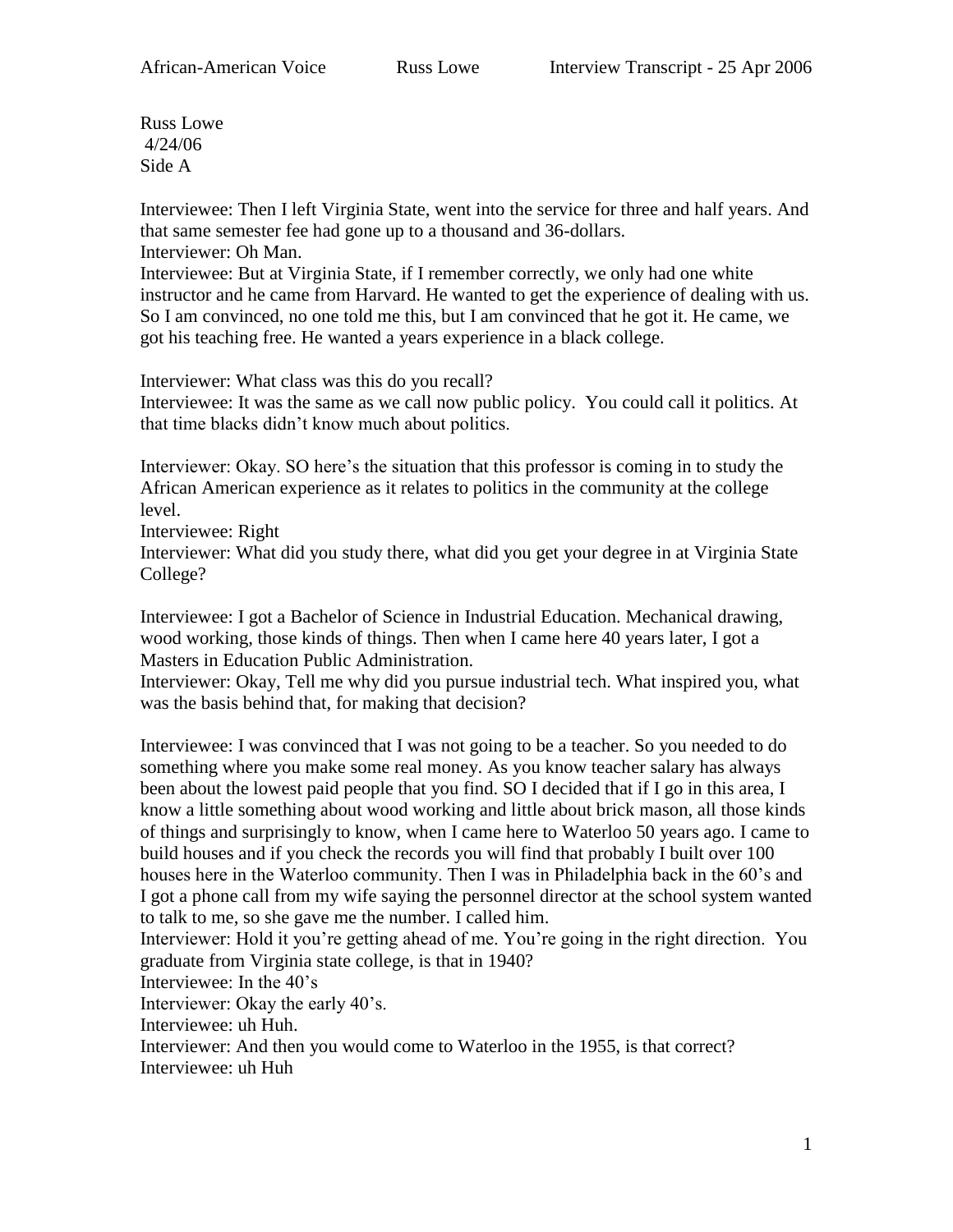Interviewer: What led to your decision to come the Waterloo.

Interviewee: In Cincinnati Ohio, I was having dinner at hotel there, and I met a fellow from here, by the name of Denmen Philips and he invited me to come out and assist him. After we had a long conversation. We probably had a two and half hour diner and you know for two men to be sitting talking for two and half hours that just met, is real strange. But he talked the kind of language that I wanted to hear. And that was probably early January of that year, '55. And I came out in March.

Interviewer: Your wife, I know that you would meet your wife when you got to Waterloo. Tell me the story of how you would meet her?

Interviewee: I was a bachelor at that time. And of course her mother ran a store. I thought they spent more time cooking than selling. So naturally being a bachelor you hang around where the cooking is. Several times she came in while I would visit with her mother. We got to know each other quite well as you can see. This is 50 years.

Interviewer: I know she's very important. She supports you in all your endeavors. You guys are kind of a team, in a sense.

Interviewee: Most of what we do, we try to do it together. She is the politician in the family. SO I have to do the leg work. And she is a much better writer than I am, and I don't mind telling this, most people you know hate to admit that. I'm the world's worst writer. So when I write a letter, I hand it to her and say, "now check it out." And when I see the letter again it doesn't look like I had anything to do with it. That's the way we do things.

Interviewer: So you guys compliment each other? Interviewee: Definitely.

Interviewer: Now you get to waterloo in '55. Approximately '55. It would be 6 to 7 years later, approximately and you would start teaching.

Interviewee: Yeah, I was in the building business from '55 to 65 and to be exact, after I start teaching I finished up several houses I started at the time. The only reason I agreed to teach at the time the personnel director asked me, was I thought he was asking because he knew I would turn him down. Because at that time there were no black teachers at East High School. There were only two black teachers in the system. And there was one at Grant School and one at Kingsley, I believe it was. And both of those easily could have been anything else but black. So it was a little easier to hire them . SO when they asked me I figured they say, "Well if we ask him, he'll say no and then we can tell the black community we offered it to him but he turned it down."

Interviewer: You felt an obligation to do it ?

Interviewee: Took a cut in salary to do it. I think it was the best thing I've done. Because while I didn't gain that much myself, I have 12 or 13 youngesters that came through here, UNI, that I assisted in getting an education. And they wouldn't have gotten it if I hadn't been in the school system. Because would have taken the time to do it.

Interviewer: This is interesting, let's talk a little about that because here you come into the school system, you are the first African American male teacher at East High, and how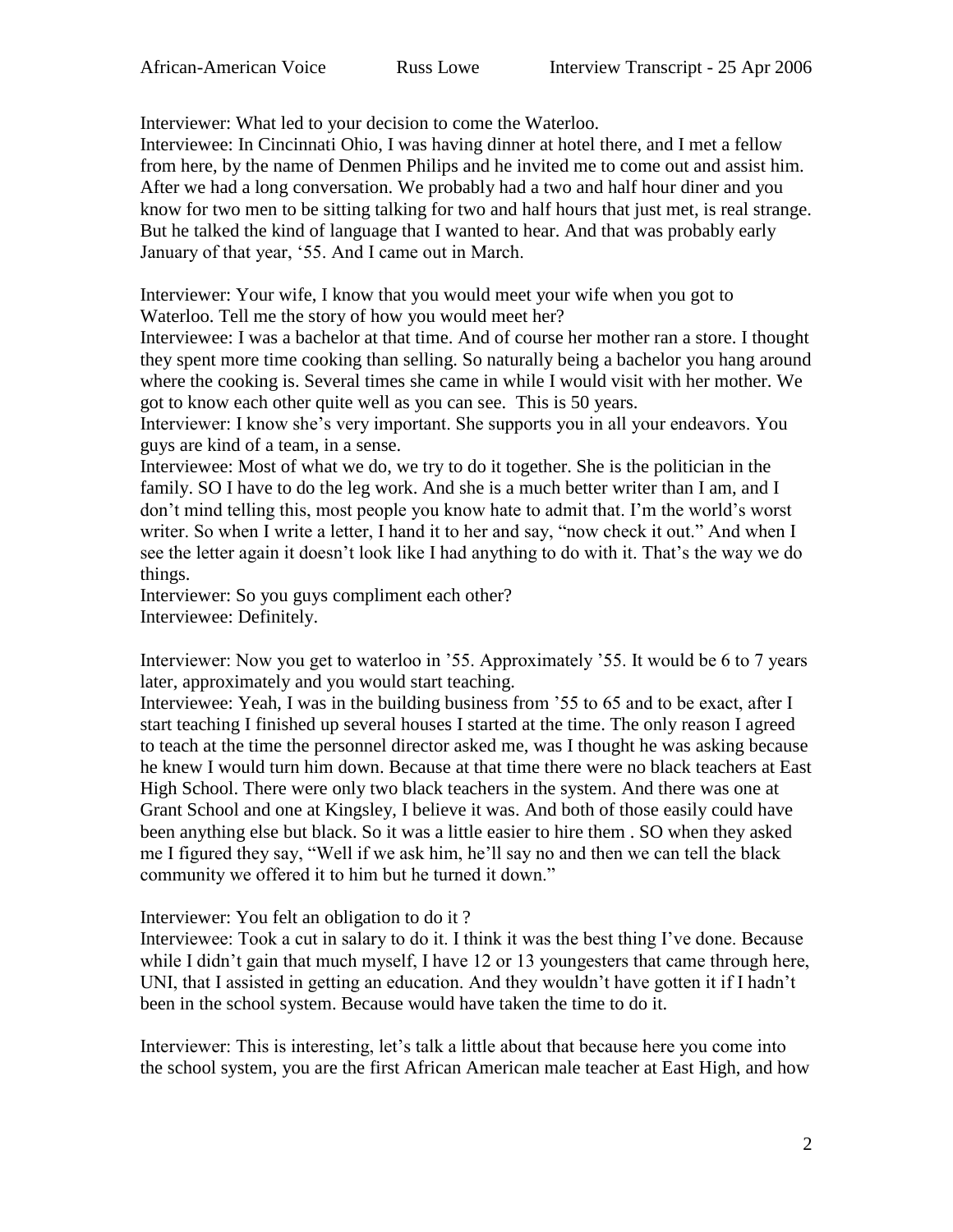would the students, specifically the white students, how would they react to your presence?

Interviewee: The interesting thing about kids will be kids. You don't have to worry about kids. I had more problems with the faculty. The kids were just great. I love the experience I had with them. And David I have 2 or 3 young ladies that took drafting under me and I knew that they only took it because they wanted to know what I was like. They need drafting about like I needed a bullet between the eyes. They wanted to see what I was like. Interestingly enough one of the ladies graduated from Iowa State in Architercutral Engineering and the other was a Commercial Artist out of Drake. And just 2 years ago, the young lady from Drake came back to town and she wouldn't leave town without seeing me. I was the only teacher that she could remember that she wanted to see again.

Interviewer: Impressive. So for the most part the white students embraced you? They welcomed you?

Interviewee: Yeah, I tried my best to be fair. I tell people it is difficult to say you are going to treat everybody the same, you can't do that. But I tried to be fair. And most of the youngsters realized I tried to be fair. Made mistake after I get to be in Administration at East High School, I suspended a kid because I thought he had done something. And after chasing down, I was convinced he had done it. Shortly after I suspended him, I found out that I was wrong. So the last thing I did before I left school that day, was call and tell him " I want you at school tomorrow at 8 o'clock." I didn't tell him why I wanted at school at 8 o'clock, but bring your books. Then I told him you can't rest assured. I don't want you to tell your mom and dad about this until after I've talk with them, it's my responsibility to tell them I made a mistake. So what's I talk to him, I said "ok say anything you want about me, its alright." I wanted him to know when your dealing with kids, we have to realize that we are not always perfect, but the advantage I think I had, was I was 40 years old when I started teaching. See the average 22, 23 year old kid, think when he first get his degree that he's the smartest person in the world. And it takes him about 8-10 years to find out that the only thing he has is the tools to get the job. You have to learn to do the job after you get there.

Interviewer: That comes with experience, obviously. Interviewee: Right

Interviewer: So the white students were drawn to you because of your fairness? Kids can sense things, they can sense a persons ability to be fair or to be unfair. Interviewee: Kids are much smarter than we give them credit for. They are able to pick up things that we are not able to see. And I think, to be exact, I know I was fair. If I make a mistake, I was real glad to admit that I made a mistake.

Interviewer: What about the black students? How would they react to your presence? Interviewee: Never had any trouble with students. But during my educational career, I had more problems out of the adult blacks, then I did anybody. Because they always thought I could do more, than I could do. See I served, after the school career, I served 6 years as a school board member. And people forget the fact that you are only one of seven. So they think that I can turn the whole school system around because I'm there. I can change the tone of the conversation, but that's all you can do as one, is change it.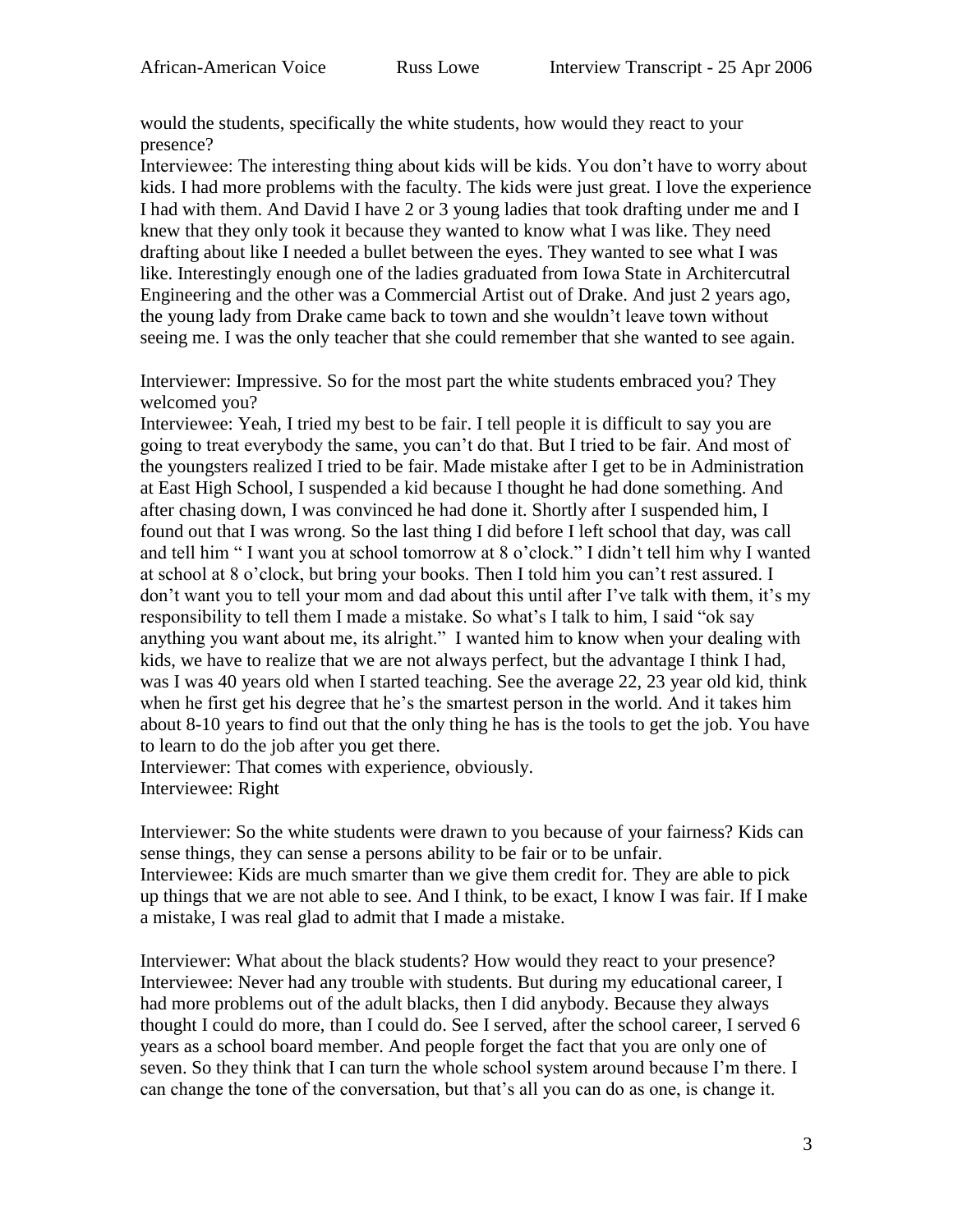Well I knew that the conversation was going to be alright, but gathering three more votes to go with mine was just like trying to find hens teeth.

Interviewer: This is good, let's talk about your move from the classroom, because you would be teaching at Bunger, teach at East, you would teach at West, Central, okay you would teach at those schools in the system for about 8 years, 8-10 years, and then you would go on to Administration. Infact there's an article in the Courier that talks about that shift from the classroom to administration, why?

Interviewee: What happened, the district, Dr. Cunningham and I, was the recruiter of black teachers, and administrators. We recruited several young fellows that we thought was great, turn out not to be so well. So when we decided that maybe the best thing to do, is do it ourself if we want it done right. So that's when we went from the classroom to administration. Now let me assure you it was much more fun teaching in the classroom. But you needed the administration done correctly too, so you get in there and do it yourself. And when I went into administration at East High School, there were 4 administrators, and I was the rookie. You can't tell these other 3 anything. So what you do, you show them. Their not listening because they are experienced. Kids started coming looking for me instead of looking for the principal or the other assistant principal. Then they wanted to know what magnet do you have with the kids. I used the same term I've always used. I try to be fair. And I tell the kid that. And he would start to tell me you didn't do so and so, and I would say you are not so and so , you are you. What made it easier for me to get the attention of the kid, once a kid go in trouble I would ask him what he think should happen to him. Explain this, if you were in my place what would you do. And when ever you see him drop his head, you know you hit a nail. And you would never be as hard on him as he chooses for himself.

Interviewer: So you see you have this niche for administration and working with the students on a different level, would this lead to your decision to continue education at the University of Northern Iowa and then get your Masters Degree? Interviewee: Yeah. I'm convinced that's the reason. See at 42 I needed to be in graduate school about like I needed an Elgin watch you know. But I decided that I would…You don't like doing the work and listening to your peers saying he's doing a good job, but he's not qualified. You say then if you're not a total dummy, you can do this. I tell you though, when you've been out 17 years and then you go back, it's a little rugged. Darn rugged.

Interviewer: It seems you knew you need to validate you presence.

Interviewee: Exactly. You have to be able to stand on your own 2 feet and rather than someone else putting their arms around you and saying you're going to do it anyway. There was a couple people, business people in town, actually pushed Walt Cunningham and I to do this. They knew us pretty well. And they said, "you fellas keep going out and getting these fellas that don't know what the heck is going on, why don't you do it yourself."

So then you proceed to get the tools to do it yourself with.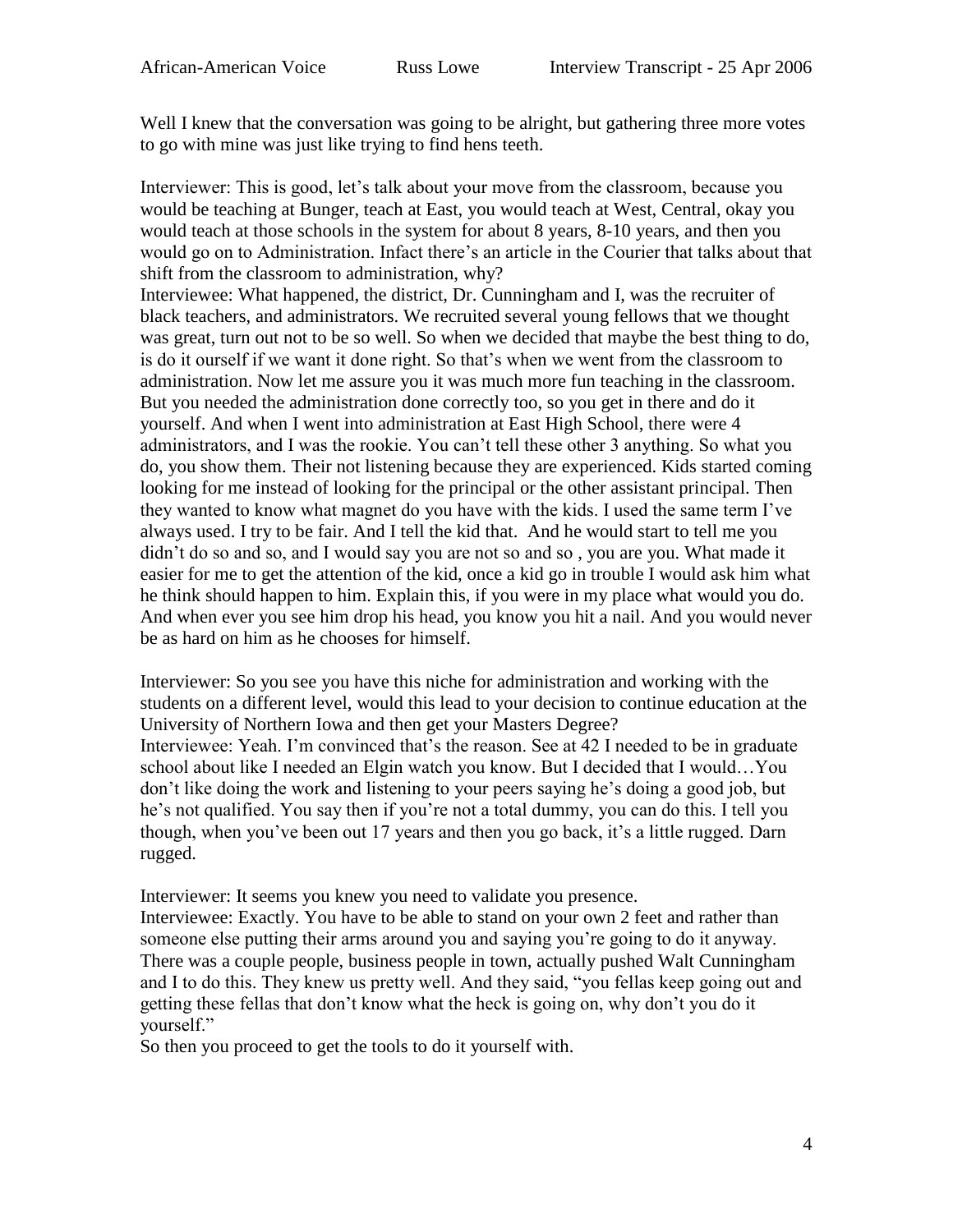Interviewer: I know you were an educator, you were in administration, and you do a number of other things working with people, and you continue to do that by working on a number of boards, working within a number of major organizations, also your political activity. You are very involved in the community in the way of politics. Let's talk about your involvement with the National Association for the Advancement of Colored People, the NAACP. Why did you join that organization? What was your role within that organization?

Interviewee: I chaired black hawk county branch of NAACP for severeal years. I always like to do things that's legal and the NAACP was the organization that I saw, even though they were fighting discrimination they always tried their best to do whatever they were doing within the legal system. Once in a while when you're out there you might step over a bound, but as a rule you follow. So that was my reason. I followed the organization every since I came out of the service. Back in '45. That was way before you were born. It has always been a pretty sound organization. Once in a while they get off base. And when I say get off base, in my line of thinking they usually follow the law.

Interviewer: Now you talk about, you said you were chair or president of the Waterloo chapters, is that correct, now by serving that role where do you think you were most effective at or something that you accomplished?

Interviewee: If you go into the history of the Waterloo school system, all of the black students in the system went to two schools. From Grant to McKinstry, to East High School, so we thought desegregation was a thing that need to be done for the benefit of all kids, not just black kids, but all kids. And we say this because when I was in the system I'm aware of the fact that new books went to West High School and the used books from West High School went to East High School. So I'm convinced the best education is where the best teachers and best materials are. So let's try to get the district desegregated. And while I was teaching for the district, as president of NAACP I sued the district for desegregation. And I went to the superintendent and told him, "Now here's what's happening, I'm going to do what I have to do and you do what you have to do."

Interviewer: You went to the administration and told him?

Interviewee: Told him what I was going to do, huh uh.

Interviewer: Do you recall what the superintendent said at that time?

Interviewee: Now I hate to say this, but you know when you get 80 years old say what you want to say, you get away with it. I knew that they couldn't fire me for my teaching. I was probably, out of his 890 teachers at the time, I was probably his top 5. So you can't fire me for that. So why not sue him. And I did. Surprisingly to know, when they had their school board meeting was going to be so big, that they couldn't get it in that administration building, so that had it at West High School auditorium. And my wife read the plan that we had for desegregating the schools and I sat in the back like I didn't know what was going on. And they did pass the plan that night, just as we presented it. And since then, we have had a fairly descent desegregation. Diversity is not exactly where we want it, but it's much better than it was back in the '60s when I started.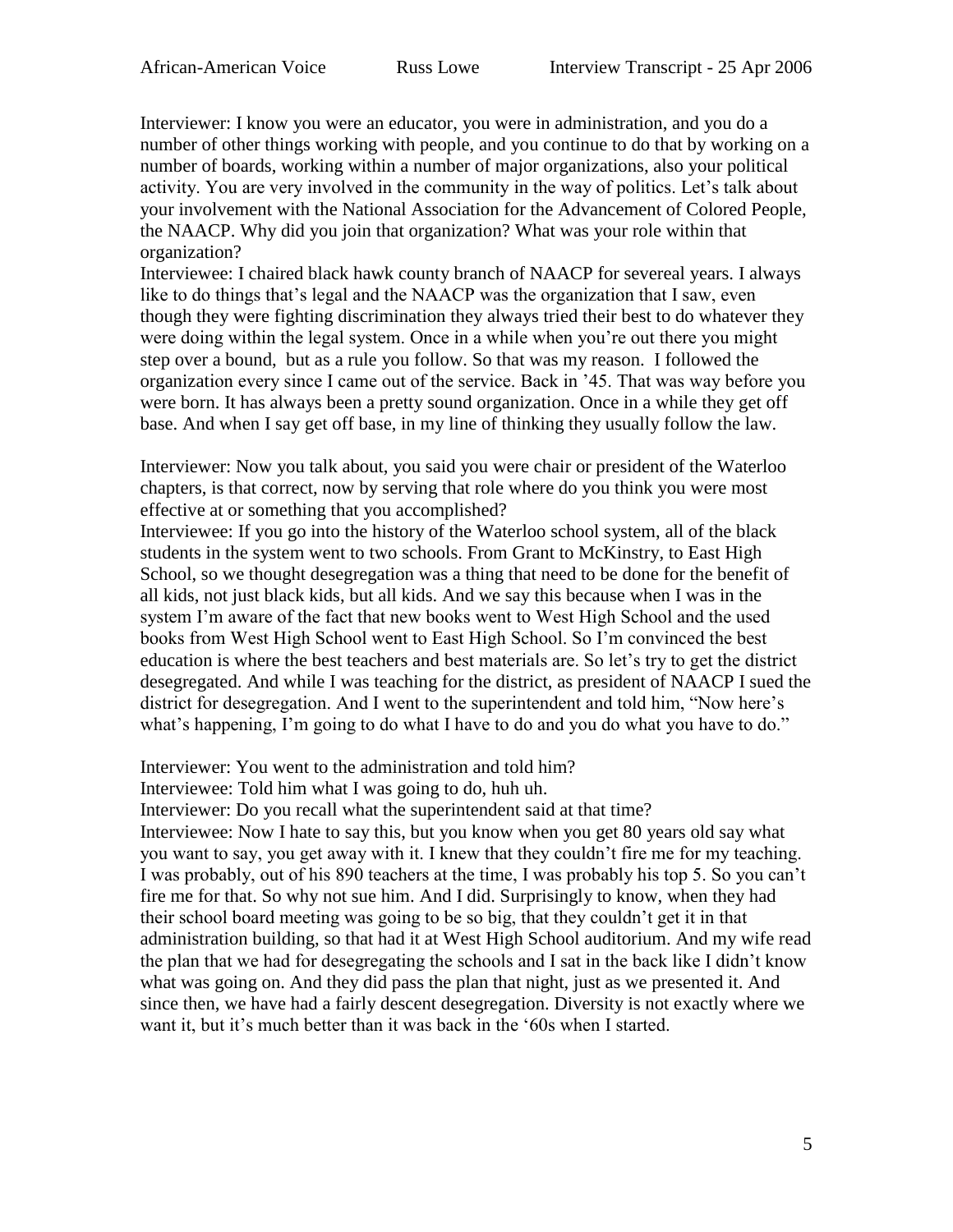Interviewer: Let's talk about your involvement with some of the boards you work with in the community. Specifically lets talk about your role and how you got involved in the community action council here in Waterloo?

Interviewee: The community as you can hear from all the rest we talked about, we have always had some problems. And the community action agency, as you can research it, was Sergeant Schrivers outfit, back in those days, so that tells you how long. Anyway, the county board of supervisors appointed me to the board of the community action agency. And community action, you know it now as operation threshold, one in the same. I think I worked at these things so much, and I can't remember, but I probably chaired that board for 3 or 4 year. And again this is a group of community people, actually the biggest group of the board members were people needed their services. Which made the assignment a little bit tougher than usual, because everybody needs were a little bit different but anyway I shared then. That what was probably what got me in public life election wise because the chairman of board of supervisor was a fellow name Leo Ruff. He was not listening to what we were saying as a community action board. I made it clear to him that I was going to run against him. I did run again him, I didn't beat him but I did run against him. This agency covered 3 or 4 counties. Grundy, Buchcanan, and Bremer. It was large network of people.

Interviewer: Why did you feel it was important to be involved in it, to be on that board, why that board? What did you feel that you could do or what did you do that made you feel like you made a difference?

Interviewee: The people that I thought, needed the services, could not articulate their needs as well as I thought I could. So if I couldn't do it, there was someone else could do. And after working with buck master Mc Coy and that gang, they constantly gave Walt and I a whole lot of heck for always finding somebody else. Why not do it yourself you know. That's about it. Actually at one time, I'm convinced I was spread a little too thin, but I did the best I could at the time. That was the key, you needed someone that could speak for the people. And luck enough some of the national people that we were dealing with, were people I had gone to school with at Virginia State, so you use what you know to get more funds for your area. So that's what I did.

Interviewer: You also served on another board, called the Urban Renewal Board. And my understanding is that you're the first African American to serve on that board. Interviewee: That is correct. I served there 19 or 20 years. Again the Urban Renewal was strictly to go through a certain section of our city to either bring homes up to code or demolition them, get rid of them. We didn't think the brothers were getting paid properly when their homes were taken over by Urban Renewal, so the community decided the reason we were getting the short end of the stick, is because we didn't have any brothers on the board.

Interviewer: Oh I get it. No representation, that's not good.

Interviewee: Yeah, so what they did they went to the mayor and council and told them that we've been letting you do this now for 8-10 years and your not meeting our needs, so why don't you find a brother or sister to put on that board so that they can put a little input in there so we can get a little bit done. Well the interesting thing about it, so the mayor was real shrewd, he told them " I tell you what, give me a list of 3 people that I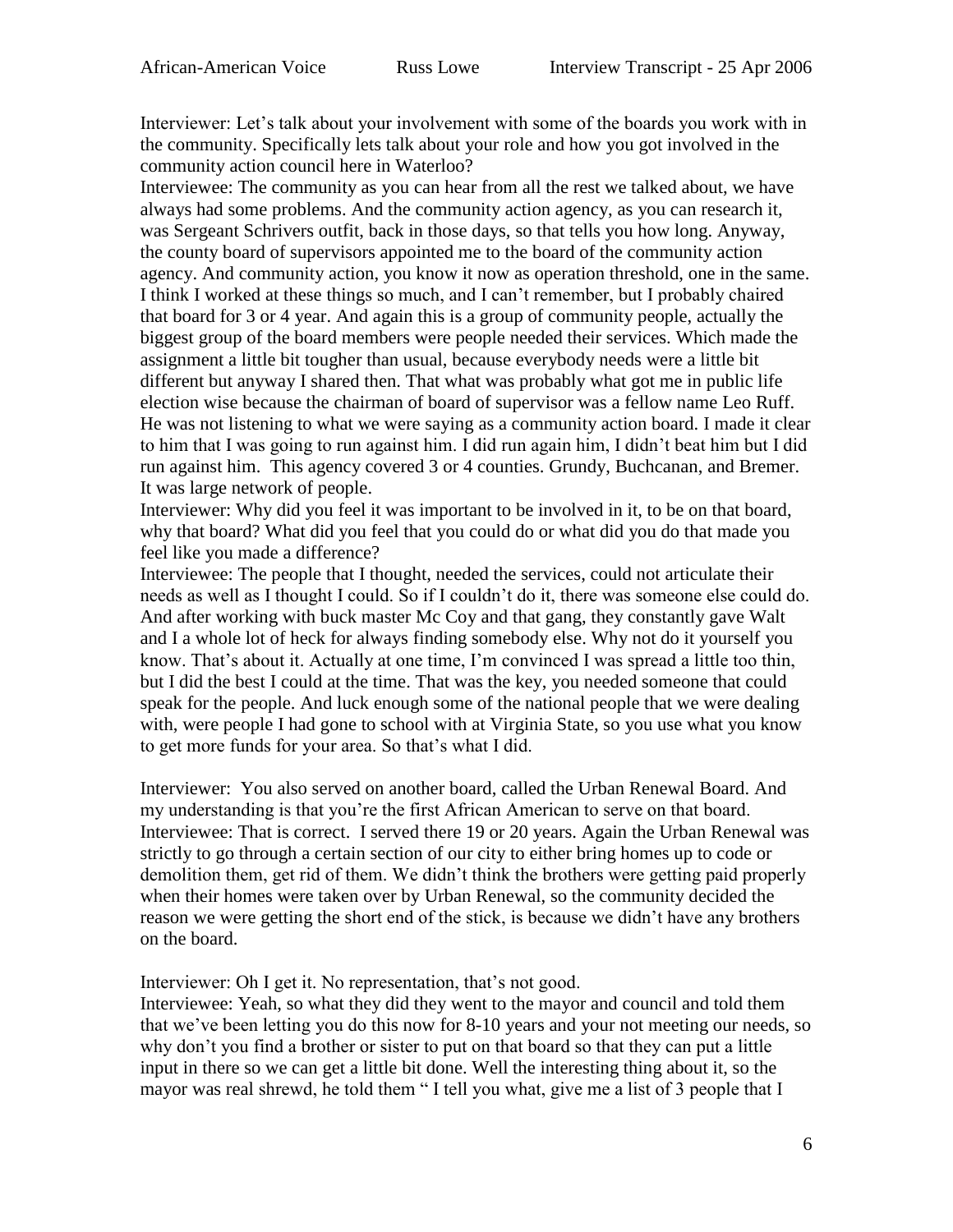should choose and the next opening that's what we will do." I didn't know this at the time, they put up 3 names, they put up 2 people that even they didn't want. So they know the mayor didn't want them.

Interviewer: This is good strategy.

Interviewee: So the only name that was still clear was mine. And 20 years later I decided to run for mayor, so I resigned from the board when I decided to run for mayor. Interviewer: That's interesting cause I want to talk about that. Before get there I want to talk about one last board, actually there's 2 more I want to talk about. Your association, your process to getting elected to Waterloo School board is very important. What motivated you?

Interviewee: Its an interesting thing, I had no idea of ever running for public office of any kind. But I spent several years out in bunger, and the only thing black out in bunger was me. So if anybody to ask you to run, you'll know. SO evidentially I did something the people of Evansdale thought was alright, so they asked me to run. I was so convinced that I wasn't going to get elected if I ran. I get the nomination papers and filled out the top part that I was suppose to fill out and hand it to them and said "you folks get it filled out and when you finish filling it out take it down and file it for me, because I'll be out in Virginia. And they did.

Interviewer: They did it.

Interviewee: And I think the year I was elected. It was 3 people elected and 11 candidates. And I was the #3 of the 11 that was running. So I beat the person I was ahead of by 21 votes, so I didn't like that so I decided to run another term to show people we can do better than that. So the next term I was the top vote getter.

Interviewer: Here you are on the board serving 2 terms, what impact do you think you made or how do you think you were influential on that board?

Interviewee: We came up with a discipline policy for the district that we think is fair. I say we think it's fair, because I've been gone 14 years, think of the changes since then. Another thing is we worked at it hard, to see that minorities were placed at every school building that we could afford to get minorities. Because again I tried to convince to people having your kids run from me here doesn't make sense when he get out in the world, he's going to run into me somewhere. So you just want to get him while he's young. Because they seem to gel so much better together when their young, than they do when they get older. So we got that done. The other thing is that I tried to convince the educators themselves that I was interested in what they were doing. I visited every school in the district at least four times every year. I made it clear that I'm not coming to see what your doing, I'm coming to see if I can be of help. You tell me what your doing, I'm not going to run up in your classroom and ask what are you doing, I'm not going to do that. When I come you tell me what you're doing and what you need to do and I'll see if I can help you. So I did that.

Interviewer: Impressive. I think that's a good idea that you were coming to classrooms. This made you really appealing to people because you're not scaring them, you can be threatening…here come a school board member in my classroom. Interviewee: Exactly, that's what I wanted people to know, I had been one of them, and so don't worry about me, you and I are on the same page.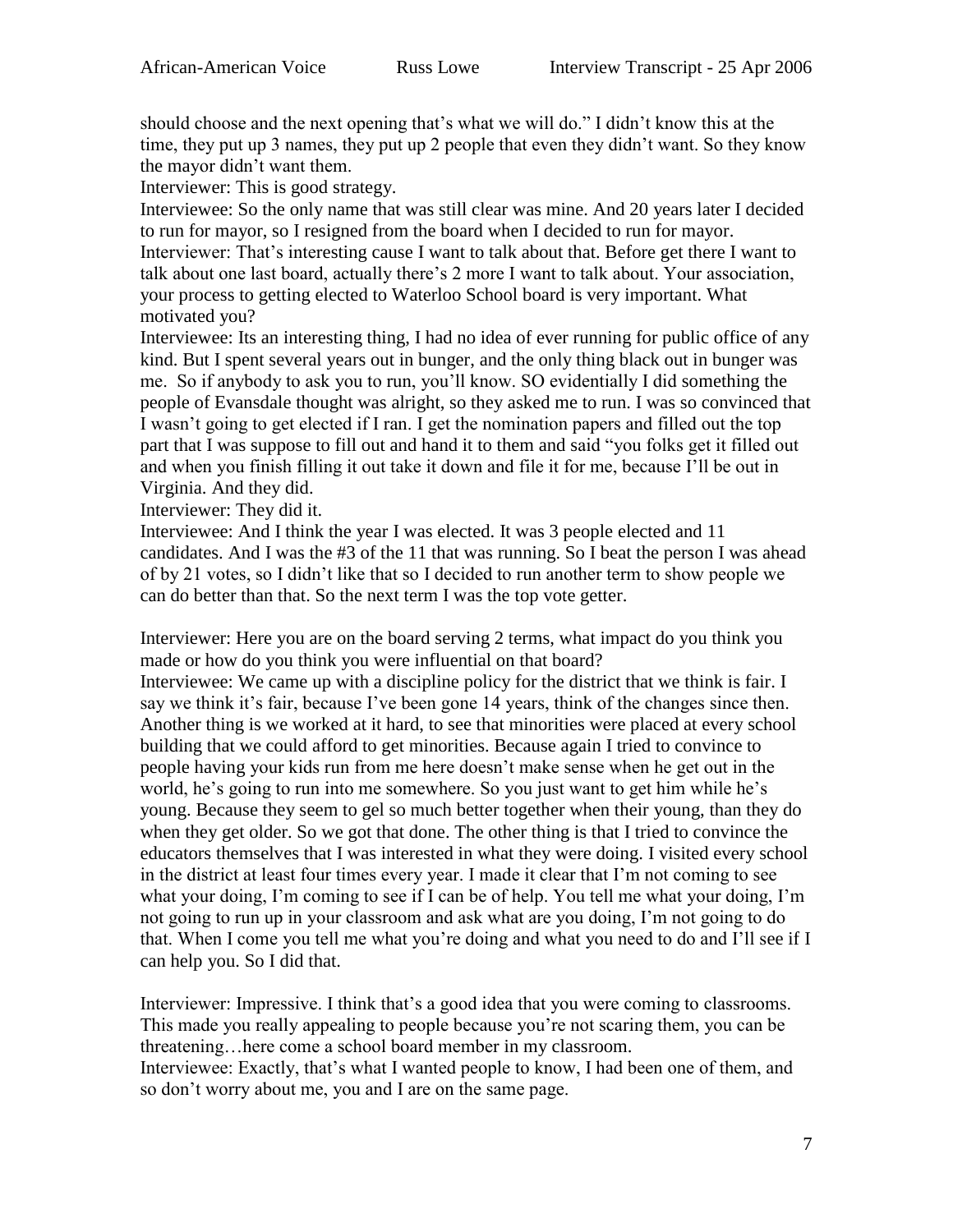Interviewer: So now your getting information first hand, so you are able to delegate at a different level, at a higher level.

Interviewee: Yep. Probably the thing I got the most criticized for, was we had a black principle at East High School that in my opinion, was out of her league. She should have been a college teacher. She had no business in public education, because she was actually academically sharp. But the skill of working with youngsters, I don't think she had. But I didn't do what others could have done, you know try to destroy the lady. What I did was when they come told me they needed to make a change, I said well justify the change. See I already had it justified in my mind, but so I said why don't we try it one more year. And they tried it another year, but then I made the biggest mistake of my life by not letting them do it the first time. When they got ready to move, I sat down with the superintendent and said, "why don't you go over, bring her over here to the administration building, and give her this job that's open. Don't cut her pay.

## Interviewer: Good point.

Interviewee: Well if you cut her pay, then your demoting her. Of course, she didn't think that was quite what she wanted. So she disappeared at Christmas time and didn't come back. But it was alright. It just made it easier for us to get both positions filled the way we wanted them done. The gal was sharp too and it really bothered me, because people around the school system thought I should have hung dead with her.

## Interviewer: No, but you saw it.

Interviewee: My thing is simple. I'm not going to let them fire you and I'm not going to let them deal with your money. See I'm not going to cut your money. But if your not functioning well for kids, you need to move.

Interviewer: It 's business don't take it personal.

Interviewee: Right, so I told the thugs in the street that got after me about it. If I need what's happening in the street I'm coming to you. When it comes to education why don't you come to me. Depend on what I tell you, because I'm not going to tell you anything wrong.

Interviewer: Good point. To different worlds. Interviewee: Yeah, I had no problem doing whatever I had to do.

Interviewer: Now here you are, your in the school system dealing with educators and things of that nature. Let's lastly let's talk about your role with the Cattle Congress. Your on that board, cattle congress is a very big deal here in Waterloo. With a long history. And you were there for about 20 years you served on that board.

Interviewee: Again, that was an organization again they had started a dog track here and as you know, anytime you use a public facility you have to deal with the public. It has to be open. Well Cattle Congress had been around 65 years and no one of color's ever served no the board. So Harry Slife, and I don't know you might remember that name because him and his wife got killed in an auto accident up by Decoah some years ago. He decided that if this outfit is going to serve the public, the public should be represented.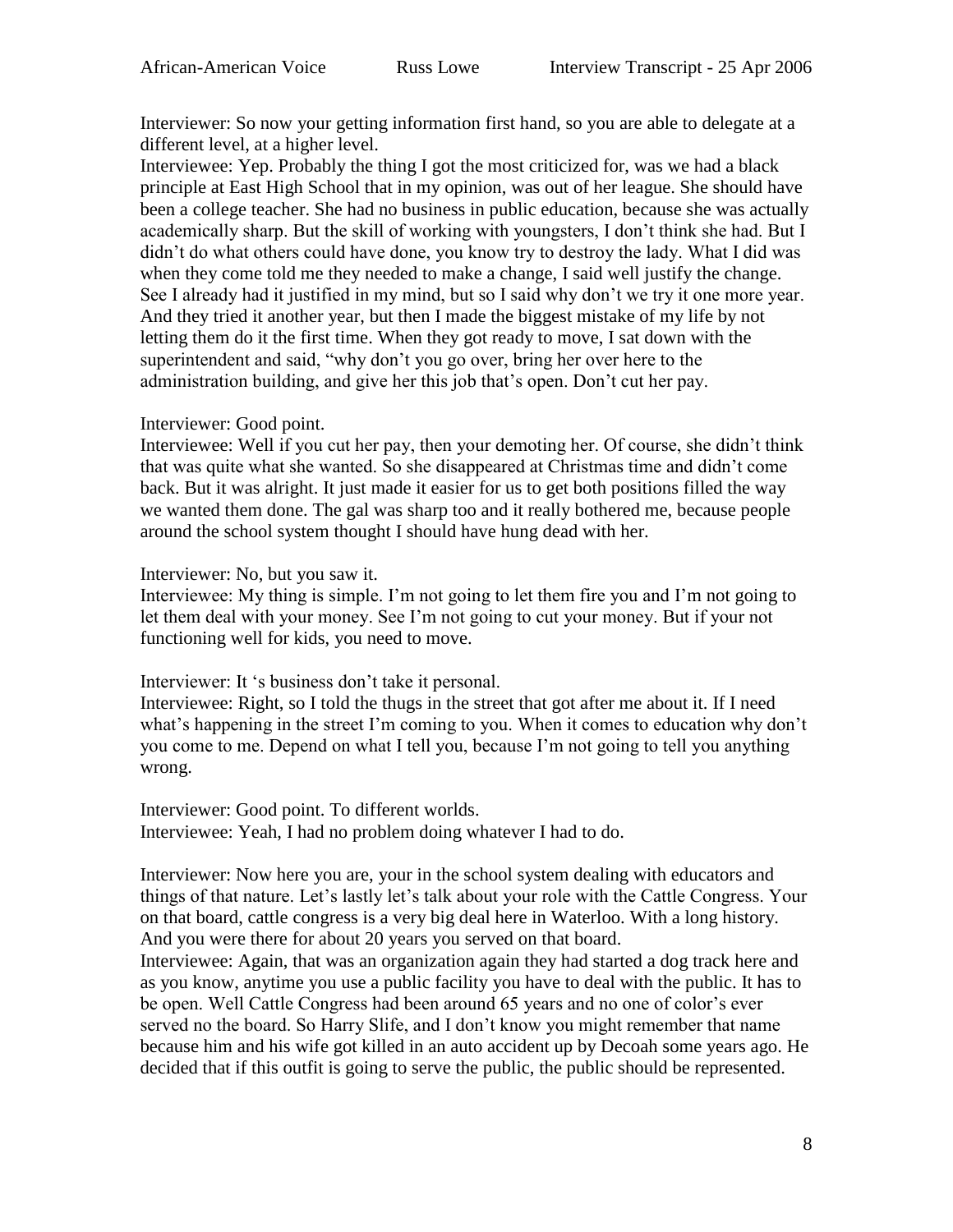SO he said why don't you Russel, find someone black to serve on that board and I'll recommend it to the board. So I decided that I would do that.

## Interviewer: Good choice.

Interviewee: Actually I was going to find somebody. But things got to moving faster than thought, so Harry Slife went to the board and said, "you folks are about to deal in the pari-mutuel." The person that know the most about pari-mutuel in town happen to be Russel Lowe, because he has done that down at the Quad Cities, so he has some idea what's going on. Maybe you ought to get him. Well the director of the Cattle Congress wasn't particularly interested in me because he knew that I probably knew more about it than he did and you know how some people, they don't want you to know more about them. So anyway, they finally, after a couple meeting trying to find somebody else, they agreed that maybe old Russel Lowe should be the one. And I served there until just a year ago. And I decided that at 82, at that time, that the rest of my life I owed to me. SO I was going to do absolutely nothing. It was the biggest mistake I ever made, because I'm busier now than I was when I had a job. So I guess I'll be busy until I die.

Interviewer: Yeah, you're a very busy man infact. You've let Cattle Congress, your obligations to that go on the board, but still yet, I know you are very active in politics today. Very politically active.

Interviewee: Yeah, I spend quite a bit of time, and I don't mind people knowing that I am a life long democrat. I came from, and they laugh when I say that, because the bird machine in Virginia was probably one of the biggest segregationist that ever came out of Virginia. I still felt as though the democrats offered more of what I am, then the other party. And you notice what I said, what I am. I think it's necessary that blacks be in both parties, absolutely necessary. But I just happen to be a democrat.

Interviewer: Now early, you mentioned a couple times that you ran for Mayor. And tell me how did that develop, running for mayor here?

Interviewee: Well what happened, there were two policemen on the force at the time, that I had worked with when they had problems with kids.

Interviewer: When was this? About when would you run for mayor? Interviewee: This would be in the nineties, early, '90,'91 something like that,'92. Cause I ran in '93 I think it was. Yeah, anyway they came to me and said, "why don't you run for mayor, you have the disposition, you have the skills, and being a veteran, you have things going for you." And told them I say well, "this community will never elect a black mayor." I said so, "why waste our time?" And that was maybe 6 or 8 months later, they came back and tried me again, see if I had given up. So the amazing thing, my position hadn't change, so they knew that Rev Rideout here that he and I was pretty close. So they said Okay we'll try one more place. So they went up to Rideout and say now we want him to run. And he told you if you ever needed him, call him, so it's time for you to call him. So Rideout asked me to run, and I couldn't turn him down because I told him you know, and I did. Again the same thing, to run a campaign you need money. So I got the nomination papers and everything, ya'll get it filled out, and raise the money. And you got a candidate. So I did.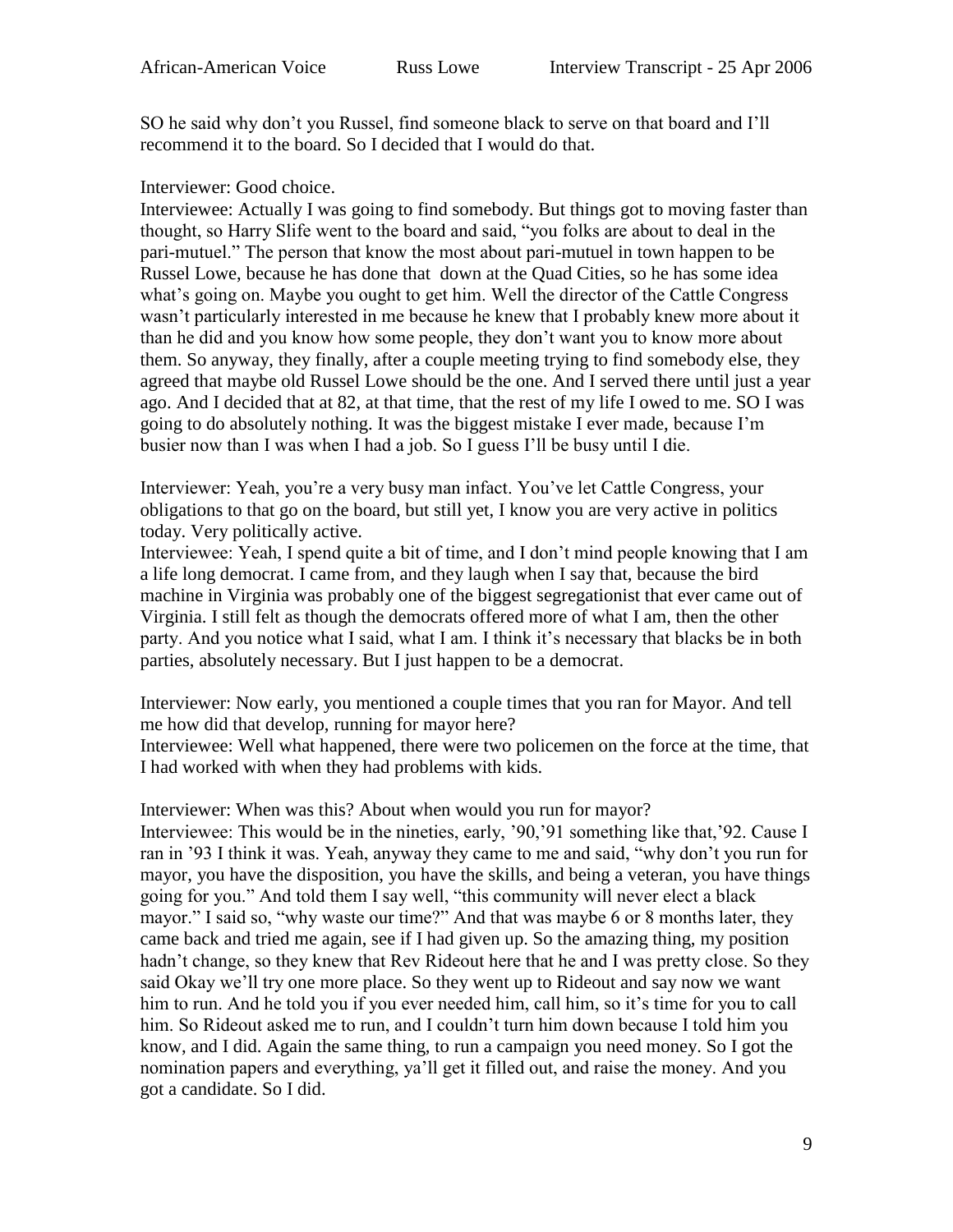Interviewer: And you were running against who at this time? Interviewee: The mayor, the last mayor, John Roof.

Interviewer: Okay, you run against Roof, okay. Interviewee: I ran against John, and did well. Not as well as I thought I should have.

END OF SIDE A

Russ Lowe 4/24/04 Side B

Interviewee: . And he told you if you ever needed him, call him, so it's time for you to call him. So Rideout asked me to run, and I couldn't turn him down because I told him you know, and I did. Again the same thing, to run a campaign you need money. So I got the nomination papers and everything, ya'll get it filled out, and raise the money. And you got a candidate. So I did.

Interviewer: And you were running against who at this time? Interviewee: The mayor, the last mayor, John Roof.

Interviewer: Okay, you run against Roof, okay. Interviewee: I ran against John, and did well. Not as well as I thought I should have.

Interviewer: Well yeah, you knew the odds. That wasn't the issue with you. Interviewee: No, and the thing I was worried about was the money that was left over in the campaign. So I agreed before it was over, that what ever was left over that would go to the Jesse Cosby neighborhood center. I could've wasted the money buying campaign ads and everything. But knowing that you're not going to win why waste the money, send it up there where it'd do some good. So that's what we did.

Interviewer: And your wife, I know that we talk about her earlier and how you guys are a team, a unit, how you compliment each other, what is her political role? How does she help you?

Interviewee: She is the vice chair of the Black Hawk County Democrats. And this is her 2<sup>nd</sup> time at vice chair of the organization. And she does as I told you, the paper work, and I do the leg work. Because as you can see, meeting people is my thing. And writing seems to be her thing. To be exact this week we have to go up into Dubuque, because the first district Democrats are meeting up in Dubuque this week. So we'll be there this weekend.

Interviewer: Who are some big name people that or politicians that you guys have run into or ate with or had at your house?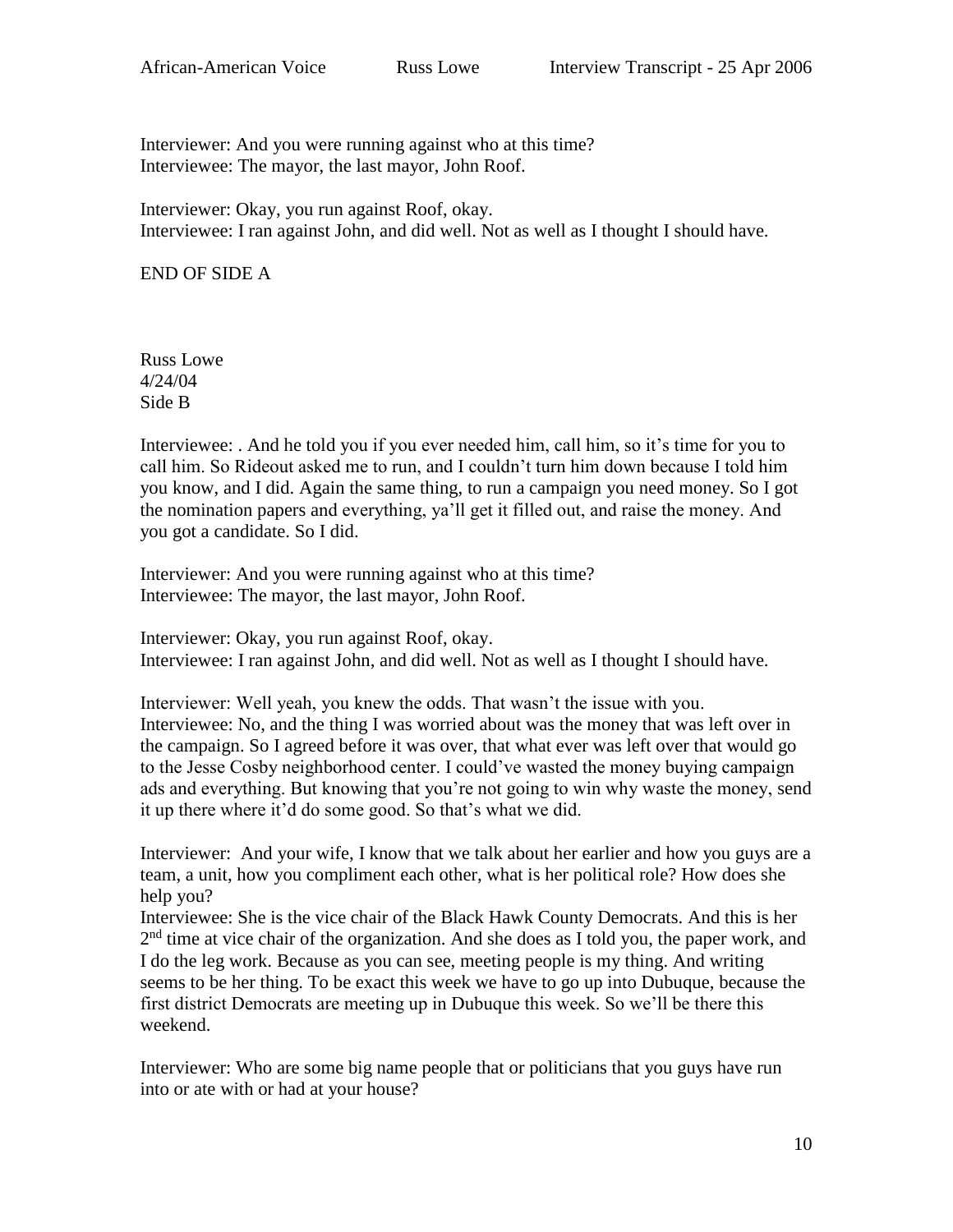Interviewee: Okay. John Edwards was in town just two weeks ago and we got a call from Washington, from his office in Washington that he wanted to meet with a small group of people before he met with the large democratic party. So we were with John Edwards. It was, we had 8 people, and he wanted to talk about his poverty program that he has going on at the University of North Carolina. We've had Chip Carter there, we had Maria Shriver there. And to be exact I could have brought along a couple pictures of me and Maria, when she was a youngster and cute.

Interviewer: So she came to your house when, you say when she was a youngster?

Interviewee: When we both were youngster, 20 years ago.

Interviewer: 20 years ago she was at your house. Okay.

Interviewee: Yeah. She and Chip Cater was there. And one other one.

Interviewer: Did you have one of the Kennedy's at your house?

Interviewee: Yeah, Edward when he ran, Ted…Ted Kennedy when he ran.

Interviewer: Ted Kennedy.Okay.

Interviewee: Then we met him again when he came to Payne Church, he spoke at our church. Not this time, you know he came with Kerry 2 years ago. But he was there first time speaking for himself.

Interviewer: Okay.

Interviewee: But we have a minister now that loves politics, but he doesn't want you to get your politics into his church. But see my thing is I learned to be a politician from the church.

Interviewer: Interesting.

Interviewee: Yeah, I don't know anything more political than church. I mean when you get to the individual church itself, it might not be. But you go to the national conventions and there are more politics there than you'll find at a national democratic or republican convention. And then they get upset if take two minutes of their time on Sunday morning. Interviewer: True. Definitely I see what you're saying?

Interviewee: My thing is, you save souls in various ways. See most of people might not understand what you're saying when you're trying to interpret the bible. But if you start to talk about hunger, and that's what politicians should be talking about, everybody understand that.

Interviewer: Right. Absolutely. Absolutely.

Interviewee: I tell the pastor when I go to church, I come because he interpret the bible better than…don't read it to me. I can read it myself. You interpret it, you know. And if you can't interpret it I just will stay at home.

Interviewer: Next I'm going to ask you how do you perceive yourself as an African American in the Cedar Valley?

Interviewee: laugh

Interviewer: How do you perceive yourself as an African American in the Cedar Valley, in Waterloo?

Interviewee: What I have done throughout my life, is try to live it as best I know how. Don't try to be anything other than what I am. I will allow you and others to decide what contributions I've made. But I make the contributions that I think is right for the community.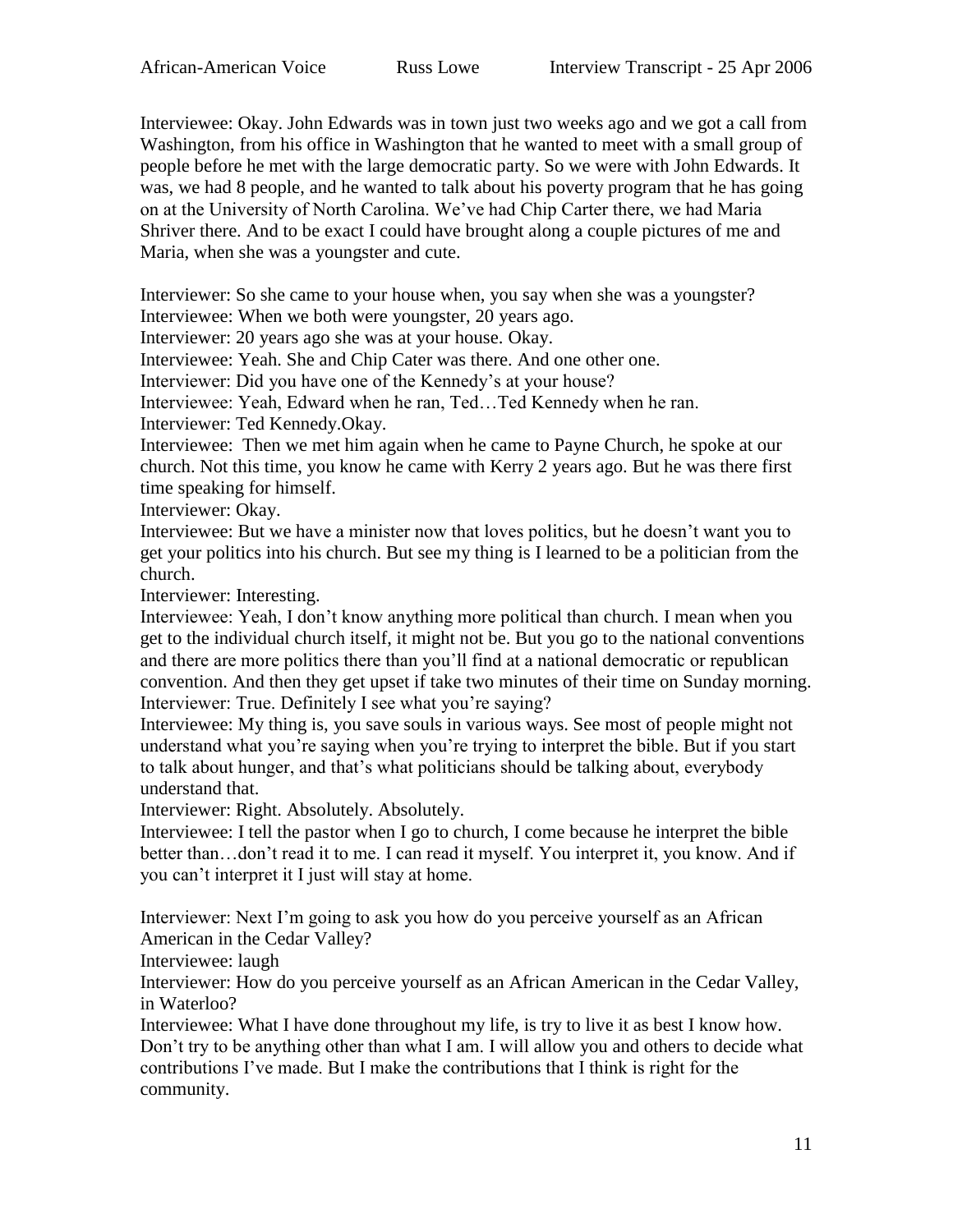Interviewer: Gotcha. I like that. Interesting.

Interviewee: I've never looked for praise and all that. I do what I do because I think it's right, and if it's not right, boy say aint gonna do it.

Interviewer: Makes sense to me. How has intergenerational communication helped you keep your African American identity?

Interviewee: I think it's important that those of us in the early years of struggle, be available to the youngster. So that they don't have to read about all of it, and they can come to us and if you're interested and get it first hand, you know, the information. Several years ago I went to several of the small communities around to pass on the young white kid what our history has been like, and I think it has been beneficial. Evidently the last time I was over here, I talk to somebody's class, probably Dr. Burg's… Tom Burg's, but I must've been a little rough because they didn't invite me back. No Tom, wouldn't do that. I mean he wanted me to be as rough as I was.

Interviewer: Right, Okay. What communication channels such as radio, television, that are used to connect you and other people to the African American community? Interviewee: Lucky enough, 20-25 years ago, we were in Des Moines to a state democratic convention and a young lady by the name of Lori Guewit. The brothers and sisters try to throw her out of a meeting, because it was kind of a black caucus. And I went over and patted her on the hand and told her, "come on, stick with me, don't open your mouth, just stick with me nobody gone bother you." And she did. Lucky enough she came back to the station here, the TV station here and told them how I protected her. Interviewer: The TV station here?

Interviewee: TV station here now, KWWL.

Interviewer: Channel 7, okay, Gotcha

Interviewee: And the person she delivered the message to was Ron Steele, so Ron called me and Thanked me for taking care of her. And since then we have never had any problems getting what we want on the air. Because as a rule most people know when they are dealing with me, I'm not going to just go get on the air just to be on the air, I have something to say.

Interviewer: Important.

Interviewee: Yeah, that's important. So we've never had any communications problems. And I always inform folks what I'm going to do. As I did with the school superintendent, when I got ready to sue the district I told him, I said, "now you and I are on the same side, both of us trying to educate kids. So don't be surprise tomorrow when you'll be listed in the paper cause your being sued. Because you're the superintendent of schools. Interviewer: What about the radio, was there…

Interviewee: Radio, see, when we first started Radio, the radio station and tv station was together. When we started. It's just in recent years that they have separate. But I still know enough people to get whatever I need to get in the right places.

Interviewer: Okay. Alright. What has helped you maintain and reinforce African American culture and community boyous, believes, and identities?

Interviewee: I think as you read and keep up to date with things, you'll see a little progress. Not the progress we all want. But you see some progress. That as long as your feeling good, make you feel good enough to try to constantly be apart of it.